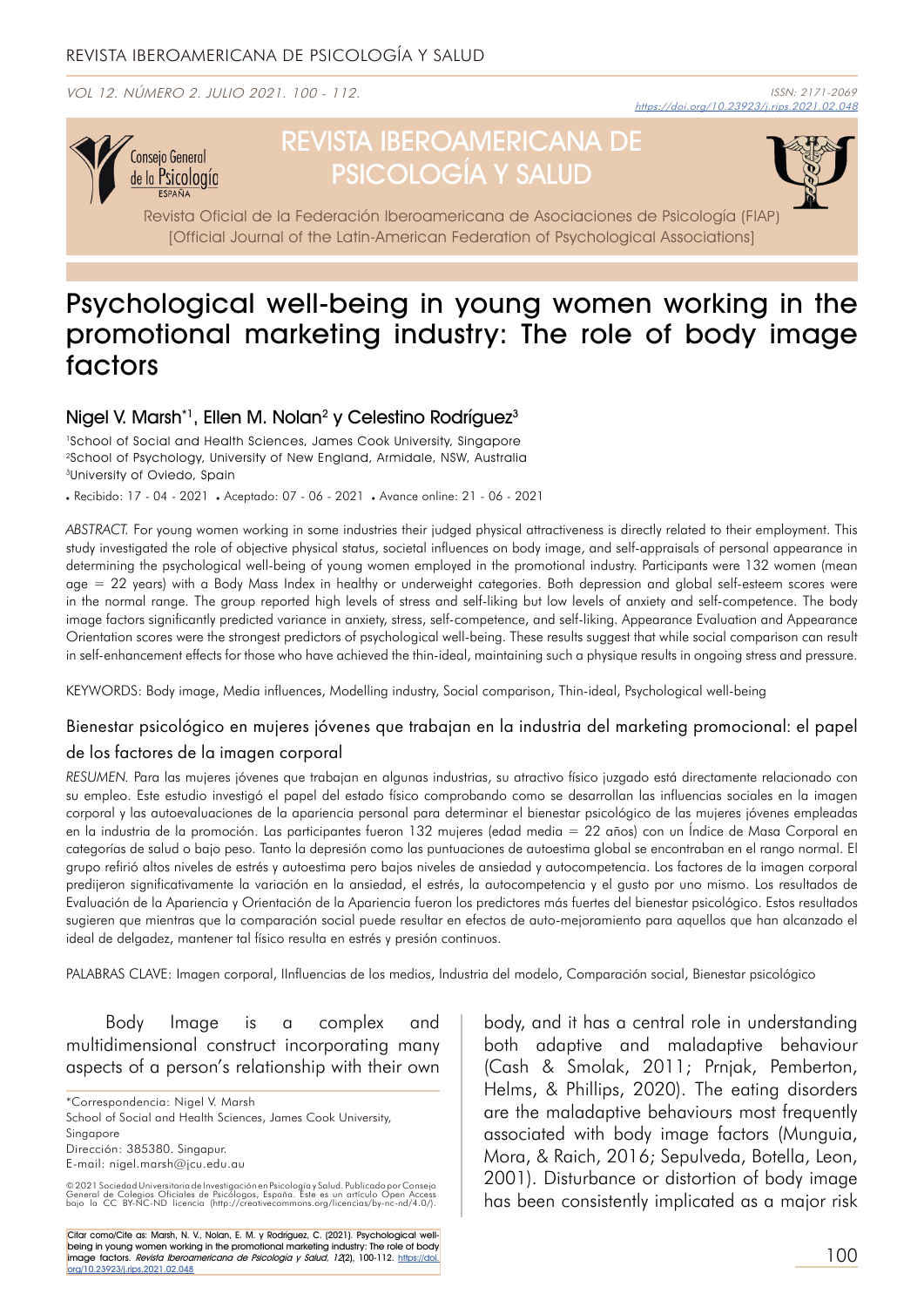factor for the development and maintenance of eating disorders (Barnett & Sharp, 2016; Striegel-Moore & Bulik, 2007).

However, in addition to its clinical relevance, the construct of body image has assumed increasing social relevance due to its role in understanding psychological functioning in nonclinical groups, especially in young women. For many individuals, body image is central to their self-concept or self-esteem and therefore has the potential to play a powerful role in determining psychological well-being and associated behaviours (Cassone et al., 2016; Gillen, 2015; Nayir et al., 2016). Body dissatisfaction is a central component of negative body image. Body dissatisfaction is the experience of negative thoughts about one's body and has been linked to various undesirable psychological consequences such as depression, anxiety, reduced quality of life, negative self-perception, and poor selfesteem (Aderka et al., 2014; Bardone-Cone et al., 2016; Ferguson et al., 2011; Scheffers et al., 2017).

Body image is strongly related to an individual's physical status as reflected in their Body Mass Index (BMI), with a higher BMI often being associated with body dissatisfaction (Nikniaz et al., 2016). However, a healthy weight-for-height ratio does not guarantee positive body image, and even those with a healthy BMI may develop body-focused concerns and anxiety (Brockhoff et al., 2016; Czepczor-Bernat, Koscicka, Gebauer, & Brytek-Matera, 2017; Laus, Vales, Oliveira, Costa, & Almeida, 2020; Newman et al., 2006; Sheffield et al., 2005). Therefore, there is a considerable subjective component to the determination of an individual's body image.

The sociocultural model is one of the most prevalent theoretical explanations throughout the literature on body dissatisfaction (Tiggemann, 2011). Essentially, this model argues that exposure to (unrealistic) media images of the thin-ideal makes women feel dissatisfied with their bodies, with consequences such as lowered self-esteem and increased depression. For some women the effects extend to encouraging excessive dieting practices which can often deteriorate into eating disorders (Rodgers, 2016). The three core components of the sociocultural model are awareness of a thin-ideal, internalization

of a thin-ideal, and perceived pressures to be thin. The primary sources of these components in industrialized societies and cultures are interpersonal and, particularly, media influences (Cafri et al., 2005; Fardouly & Vartanian, 2016; Karsay, Knoll, & Matthes, 2018; Moral & Suárez, 2016; Taniguchi & Hubbard, 2020; Wang, Wang, Yang, Zeng, & Lei, 2020).

The results from the considerable amount of research that has been conducted into the impact of mass media images on women's body dissatisfaction has generally found support for the sociocultural perspective that the mass media portrays 'thin' as the ideal body for women and that exposure to such media images increases body image concerns and results in body dissatisfaction (Grabe et al., 2008; Heider et al., 2015; Lee & Lee, 2020; Levine & Chapman, 2011; Tiggemann & McGill, 2004). However, support for the sociocultural model has not been universal, suggesting that factors other than media representations of the thin woman as ideal (e.g., autonomy, self-compassion) also play a significant role in determining body image and associated dissatisfaction (Andrew et al., 2016; Choukas-Bradley, Nesi, Widman, & Higgins, 2019; Engeln & Imundo, 2020; Holmstrom, 2004).

In addition to sociocultural factors not being the sole determinants of body dissatisfaction, it is apparent that some women are not affected by these pressures and other women can find such exposure pleasurable. For those women who have a body shape approximating the ideal portrayed in the media, exposure to such images can result in positive self-evaluations (Engeln-Maddox, 2005; Jones & Buckingham, 2005). Women are not passive recipients of the thin-ideal promoted by mass media. These media images provide a reference point which an individual woman may ignore or incorporate into her self-appraisal. However, depending on the degree of perceived discrepancy between actual self and ideal self, even internalization of the thin-ideal can have either negative or positive effects. Portrayal of media-ideals may inspire or distress, depending on whether they are perceived as attainable or impossible to reach. Unfortunately, the thinideal is not necessarily the same as the ideal required for optimum physical health (Swami & Szmigielska, 2013).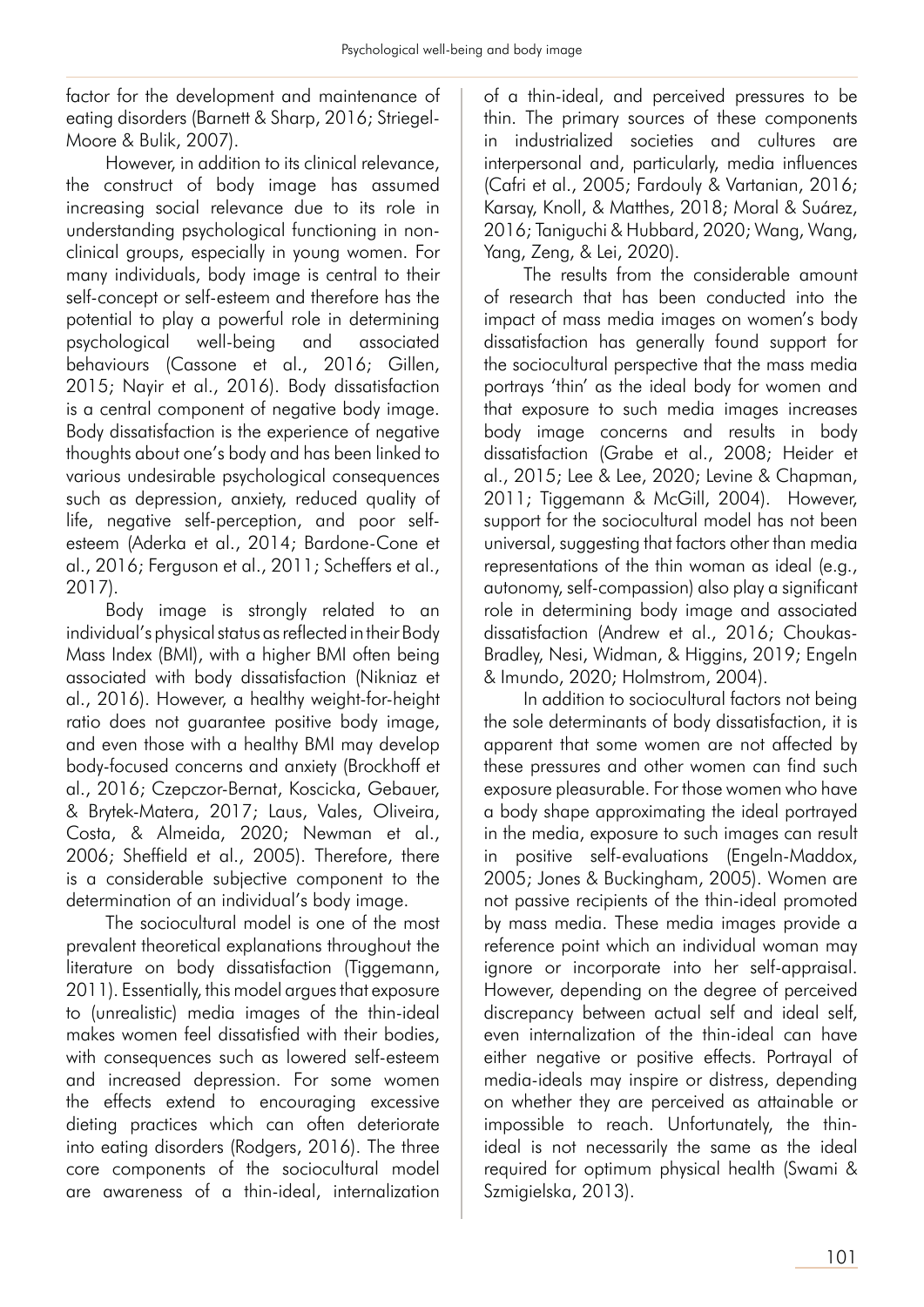Previous research has utilized a wide range of different types of groups in examining the factors impacting on women's body image. These have included random samples of females, overweight groups, high versus low drive for thinness groups, and unrestrained versus restrained eaters (Cash & Smolak, 2011; Mills & Fuller-Tyszkiewicz, 2016). One specific demographic that may provide further insights into the multiple dimensions of body image is women who are representative of the ideal. That is, those who are in modelling and related industries (Collison & Barnier, 2020; Ralph-Nearman, Yeh, Khalsa, Feusner, & Filik, 2020). This particular demographic are heavily invested in appearance concerns and are the focus for the current study.

An ideal physical appearance, including a thin figure, is an essential criterion for entering promotion, modelling and related industries. For these women, to a large degree, their physiques determine their employability. They would therefore be acutely aware of their physical appearance and it follows that women working in these industries would have heightened body image concerns and that their body image could be a major determinate of their psychological well-being (Szymanski & Feltman, 2015). They would also be more susceptible to both media and peer sociocultural influences. Although body image relies strongly on social comparison of physical appearance, self-appraisal factors also contribute to the overall evaluation of one's body. The primary aim of this study was to determine, in women for whom there was little discrepancy between actual self and societal ideal self, the extent to which body image factors predicted psychological functioning. The three types of body image factors considered were objective physical status, societal influences on body image, and self-appraisals of personal appearance.

## **METHOD**

## •PARTICIPANTS

Participants were 132 women recruited from promotional marketing companies located in a large metropolitan area of Australia. The average age of the participants was 22 years (*SD*  $= 2.09$ , range  $= 18 - 29$  years). The average years of education for the sample was 14 (*SD* =  $1.52$ , range = 11 – 17 years). All participants were employed either full-time  $(n = 71, 54\%)$ or part-time (*n* = 61, 46%) in promotional, modelling and associated industries. The majority (*n* = 117, 89%) identified as Australian. The majority (*n* = 107, 81%) of participants reported their relationship status as 'never married', 21 (16%) as 'never married but living with partner', and the remaining 4 (3%) were 'married'.

## •MEASURES

Participants completed a demographic sheet providing details of their age, years of education, employment status, nationality, and relationship status.

*OBJECTIVE MEASURE OF PHYSICAL STATUS.* Each participant was privately weighed and her height measured. These data were used to calculate the body mass index (BMI) of each participant.

*SOCIETAL INFLUENCES.* Endorsement of societal appearance ideals was assessed by the Sociocultural Attitudes Towards Appearance Questionnaire-3 (SATAQ-3; Thompson et al., 2004). This 30-item scale has four subscales that assess distinct factors of societal influence on body image. These are the 9-item Internalization (General), 5-item Internalization (Athlete), 7-item Pressures, and 9-item Information subscales. Normative data for the SATAQ-3 was based on the female college student  $(n = 380)$  sample reported by Calogero et al. (2004).

*BODY IMAGE.* Self-attitudinal aspects of body image were assessed by two appearance subscales from the Multidimensional Body-Self Relations Questionnaire (MBSRQ; Cash, 2000). These were the 7-item Appearance Evaluation, and 12-item Appearance Orientation subscales. Normative data for the MBSRQ was based on an adult female (*n* = 1070) sample.

## *PSYCHOLOGICAL FUNCTIONING.*

Depression, anxiety and stress were assessed by the Depression, Anxiety and Stress Scales (DASS; Lovibond & Lovibond, 1995). The short (21-item)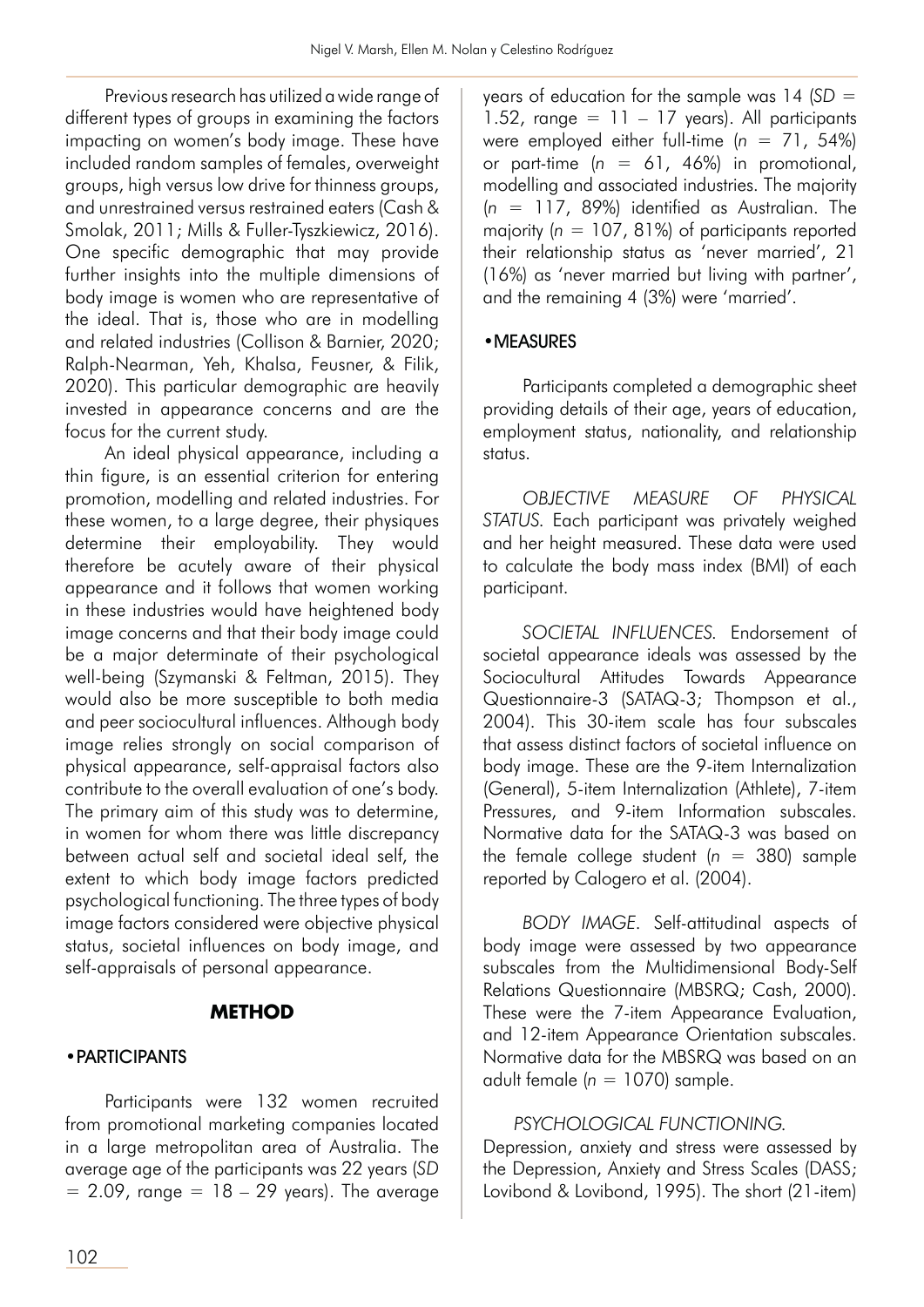version was administered and, as described in the manual, each of the three 7-item totals was multiplied by two for the purposes of reporting and interpretation. Normative data for the DASS was based on an adult female ( $n = 1870$ ) sample.

Self-esteem was assessed by the 10-item Rosenberg Self-Esteem scale (RSE; Rosenberg, 1965). A variety of response scale and scoring methods have been used with the RSE scale. In the current study the response scale used was from 1 (*strongly agree*) to 4 (*strongly disagree*), and the positively worded items were reverse scored to give a possible range of total scores from 10 (low self-esteem) to 40 (high self-esteem). As well as a total self-esteem score the RSE also provides two subscale scores of self-competence and selfliking. Normative data for the RSE was based on the Australian college student sample  $(n = 485)$ reported by Schmitt and Allik (2005).

#### •PROCEDURE

Ethical approval for the project was obtained from the Human Research Ethics Committee of the University of New England. Details of the project were sent to a number of promotion agencies. Those agencies who agreed to participate provided email addresses of their employees. An information sheet was emailed to potential female participants and each individual was invited to participate in the study. Those who agreed to participate provided their informed consent and agreed to meet (in groups) at a location in their general residential area.

To ensure accurate and objective assessment of BMI, height and weight were obtained individually from each participant during the small group meetings. Weighing scales were used only on a hard floor (so as not to interfere with the accuracy of individual's weight reading), and height was measured using a measuring tape, with each individual standing up straight against a wall.

The BMI information of each participant was recorded under a code number to ensure anonymity, and this code was printed on the front of the participant's questionnaire. Participants were provided with a questionnaire pack containing a demographic sheet and the four self-report questionnaires, and a postage paid envelope to

return the completed questionnaires. Return and completion rates were 100%.

#### •DATA ANALYSIS

Interpretation of the participants' responses to the questionnaires was undertaken using the appropriate non-clinical normative data published for each measure. For the majority of measures this was completed using t-test comparisons. In addition, the categories provided by normative studies for the DASS were used to provide descriptive data.

Simultaneous regressions were then conducted to determine the extent to which the seven independent variables could be used to predict each of the aspects of psychological functioning. The independent variables were: BMI; the four subscales of the SATAQ-3; and the two subscales of the MBSQR.

An alpha level of .05 was used to determine statistical significance, but in those instances where  $p < 0.05$ , the exact alpha level is reported. Data screening to check the assumptions for multiple regression showed that on the Mahalanobis distance criterion four participants were multivariate outliers. The data from these 4 participants were deleted leaving a sample size of 132. All of the analyses were carried out using SPSS software version 24.0.

#### **RESULTS**

#### •OBJECTIVE MEASURE OF PHYSICAL STATUS

The average BMI of the participants was 18.9 (*SD* = 1.5, range = 15.6 – 23.8). A total of 80 (61%) of participants were in the 'normal weight' category, while the remaining 52 (39%) were in the 'underweight' category.

#### •SOCIETAL INFLUENCES

The participant group's scores were significantly different from those of the normative group on all four subscales of the SATAQ-3 (Table 1). On average, the participants scored higher on the two subscales of Internalization (General) (*p*  $<$  .001) and Pressures ( $p <$  .001). This indicates that, in comparison to the normative group,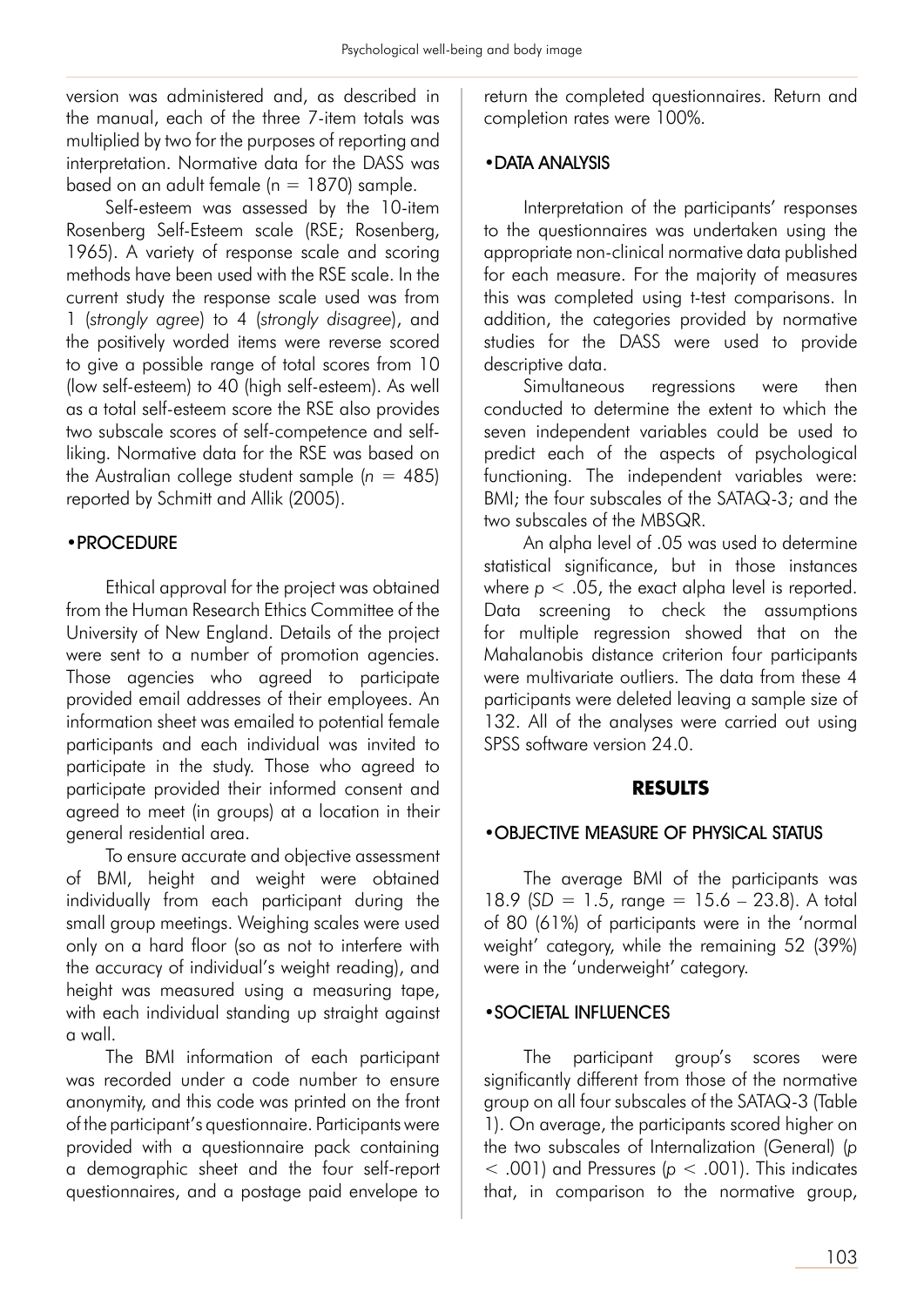the participants internalize more from generic media (TV, magazines, and movies) and felt more pressured by the media. The participants scored lower on the two subscales of Internalization (Athlete)  $(p < .001)$  and Information  $(p < .001)$ , indicating that they had less internalization of athletic and sports figures, and used media less as an informational source.

#### •BODY IMAGE

The participant group's scores were also significantly different from those of the normative group on the two subscales of the MBSRQ (Table 1). The participants scored higher, on average, on the two subscales of Appearance Evaluation (*p* < .001) and Appearance Orientation (*p* < .001). These results indicate that, as a group, the participants evaluated their appearance more favourably, but were also were more focused on their appearance, than the normative group.

#### •PSYCHOLOGICAL FUNCTIONING

*DEPRESSION, ANXIETY, AND STRESS.* The difference between the participants and the normative group on the Depression scale was not significant (*p* > .05) (Table 1). The distribution of the participants across the severity categories of depression was: 100 (76%) normal, 18 (14%) mild, 9 (7%) moderate, 2 (2%) severe and 3 (2%) reported symptoms of extremely severe depression. The difference on the Anxiety scale was significant (*p* < .001) with the participants reporting, on average, less symptoms of anxiety than the normative group (Table 1). The distribution of the participants across the severity categories of anxiety was: 110 (83%) normal, 4 (3%) mild, 13 (10%) moderate, 2 (2%) severe and 3 (2%) reported symptoms of extremely severe anxiety. The difference on the Stress scale was significant (*p* < .001) with the participants reporting more

| Means, standard deviations and t-statistics for the participants' responses to the measures of body image and |                                                    | Table 1<br>psychological functioning ( $N = 132$ ). |                 |           |                               |  |  |  |
|---------------------------------------------------------------------------------------------------------------|----------------------------------------------------|-----------------------------------------------------|-----------------|-----------|-------------------------------|--|--|--|
| Scale                                                                                                         | Participants                                       |                                                     | Normative group |           |                               |  |  |  |
|                                                                                                               | $\cal M$                                           | <b>SD</b>                                           | M               | <b>SD</b> | $\ensuremath{\mathnormal{t}}$ |  |  |  |
| Sociocultural Attitudes Towards Appearance Questionnaire-3                                                    |                                                    |                                                     |                 |           |                               |  |  |  |
| Internalization (General)                                                                                     | 30.49                                              | 3.79                                                | 28.67           | 9.83      | $2.07*$                       |  |  |  |
| Internalization (Athlete)                                                                                     | 12.70                                              | 2.54                                                | 16.20           | 4.91      | $-7.83*$                      |  |  |  |
| Pressures                                                                                                     | 25.77                                              | 4.89                                                | 22.51           | 8.31      | $4.26*$                       |  |  |  |
| Information                                                                                                   | 27.80                                              | 3.05                                                | 31.18           | 10.06     | $-3.80*$                      |  |  |  |
|                                                                                                               | Multidimensional Body-Self Relations Questionnaire |                                                     |                 |           |                               |  |  |  |
| Appearance Evaluation                                                                                         | 3.88                                               | 0.73                                                | 3.36            | 0.87      | $6.59*$                       |  |  |  |
| Appearance Orientation                                                                                        | 4.21                                               | 0.60                                                | 3.91            | 0.60      | $5.42*$                       |  |  |  |
| Depression, Anxiety and Stress Scales                                                                         |                                                    |                                                     |                 |           |                               |  |  |  |
| Depression                                                                                                    | 6.56                                               | 6.34                                                | 6.14            | 6.92      | 0.68                          |  |  |  |
| Anxiety                                                                                                       | 3.09                                               | 5.44                                                | 4.80            | 5.03      | $-3.75*$                      |  |  |  |
| <b>Stress</b>                                                                                                 | 14.33                                              | 8.41                                                | 10.29           | 8.16      | $5.49*$                       |  |  |  |
| Rosenberg Self-Esteem Scale                                                                                   |                                                    |                                                     |                 |           |                               |  |  |  |
| Self-competence                                                                                               | 15.98                                              | 2.08                                                | 16.84           | 2.46      | $-3.67*$                      |  |  |  |
| Self-liking                                                                                                   | 15.55                                              | 2.55                                                | 14.22           | 3.12      | $4.50*$                       |  |  |  |
| <b>Total score</b>                                                                                            | 31.53                                              | 4.43                                                | 31.07           | 5.15      | 0.94                          |  |  |  |
| Note. $*_{p} < .05$                                                                                           |                                                    |                                                     |                 |           |                               |  |  |  |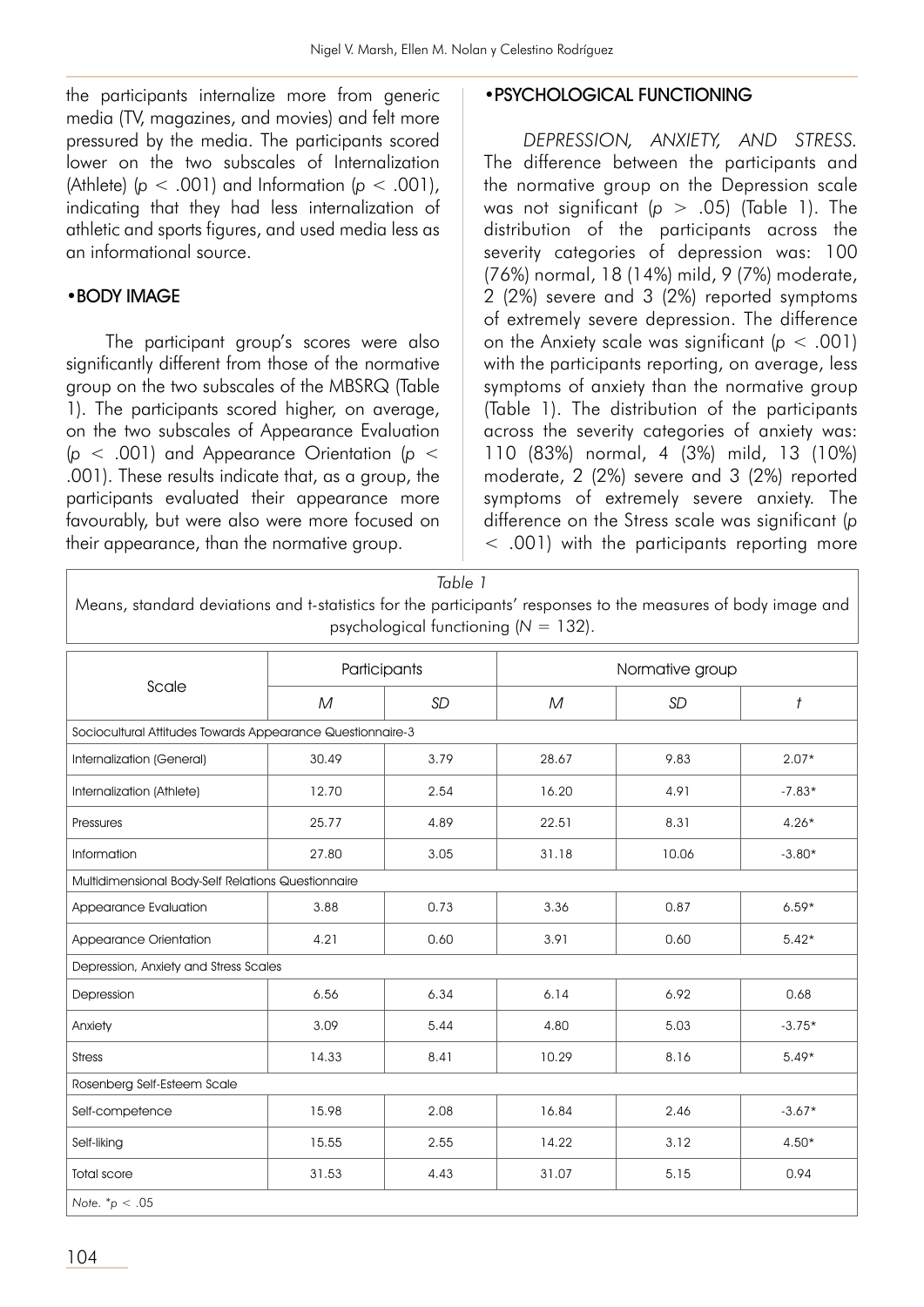symptoms of stress than the normative group (Table 1). The distribution of the participants across the severity categories of stress was: 69 (52%) normal, 27 (20%) mild, 22 (17%) moderate, 11 (8%) severe and 3 (2%) reported symptoms of extremely severe stress.

*SELF-ESTEEM.* The participants' mean self-competence score was significantly lower than the mean score of the normative group (*p* < .001), while their mean self-liking score was significantly higher (*p* < .001). However, the difference between participants' mean total score on the RSE and the mean score of the normative group was not statistically significant  $(p > .05)$  (Table 1). Therefore, as a group, the participants had "normal" levels of global selfesteem but saw themselves as less competent than the normative group. Despite this, they generally liked themselves more than the normative group.

#### •REGRESSION ANALYSES

A series of regression analyses were undertaken to examine the prediction of the different aspects of psychological functioning. The seven independent variables were BMI, the four subscales of the SATAQ-3, and the two subscales of the MBSQR.

*DEPRESSION.* Multiple *R* for depression was not significantly different from zero,  $R = .30$ ,  $F(7)$ , 124) = 1.77,  $p > .05$ . The combination of the seven independent variables explained only 9% of the variance in Depression scores.

*ANXIETY*. Multiple *R* for anxiety was significantly different from zero,  $R = .41$ ,  $F(7, 124)$ = 3.62, *p* = .001 (Table 2). The combination of the seven independent variables explained 17% of the variance in Anxiety scores. In addition, the Appearance Evaluation variable made a significant

| Regression of BMI, societal influences on body image, and self-appraisal of appearance on anxiety and stress. |        | Table 2           |         |               |        |
|---------------------------------------------------------------------------------------------------------------|--------|-------------------|---------|---------------|--------|
|                                                                                                               | $R^2$  | $\alpha$ dj $R^2$ | $\beta$ | $\mathcal{L}$ | $sr^2$ |
| Anxiety                                                                                                       | $.17*$ | .12               |         |               |        |
| <b>BMI</b>                                                                                                    |        |                   | $-12$   | .04           | .01    |
| STAQ-3 Internalization-General                                                                                |        |                   | $-11$   | $-.26*$       | .01    |
| STAQ-3 Internalization-Athlete                                                                                |        |                   | .16     | $.23*$        | .02    |
| STAQ-3 Pressures                                                                                              |        |                   | $-17$   | $-.26*$       | .01    |
| STAQ-3 Information                                                                                            |        |                   | $-.01$  | $-15*$        | .00    |
| <b>MBSRQ Appearance Evaluation</b>                                                                            |        |                   | $-.24$  | $-.28*$       | $.04*$ |
| <b>MBSRQ Appearance Orientation</b>                                                                           |        |                   | .01     | $-.24*$       | .00.   |
| <b>Stress</b>                                                                                                 | $.13*$ | .08               |         |               |        |
| <b>BMI</b>                                                                                                    |        |                   | $-.03$  | $-.04$        | .00.   |
| STAQ-3 Internalization-General                                                                                |        |                   | $-16$   | .14           | .01    |
| STAQ-3 Internalization-Athlete                                                                                |        |                   | .06     | .01           | .00    |
| STAQ-3 Pressures                                                                                              |        |                   | .17     | $.27*$        | .02    |
| STAQ-3 Information                                                                                            |        |                   | .09     | $.18*$        | .01    |
| <b>MBSRQ Appearance Evaluation</b>                                                                            |        |                   | .04     | .11           | .00.   |
| <b>MBSRQ Appearance Orientation</b>                                                                           |        |                   | .27     | $.31*$        | $.04*$ |
| Note. $*_{p} < .05$                                                                                           |        |                   |         |               |        |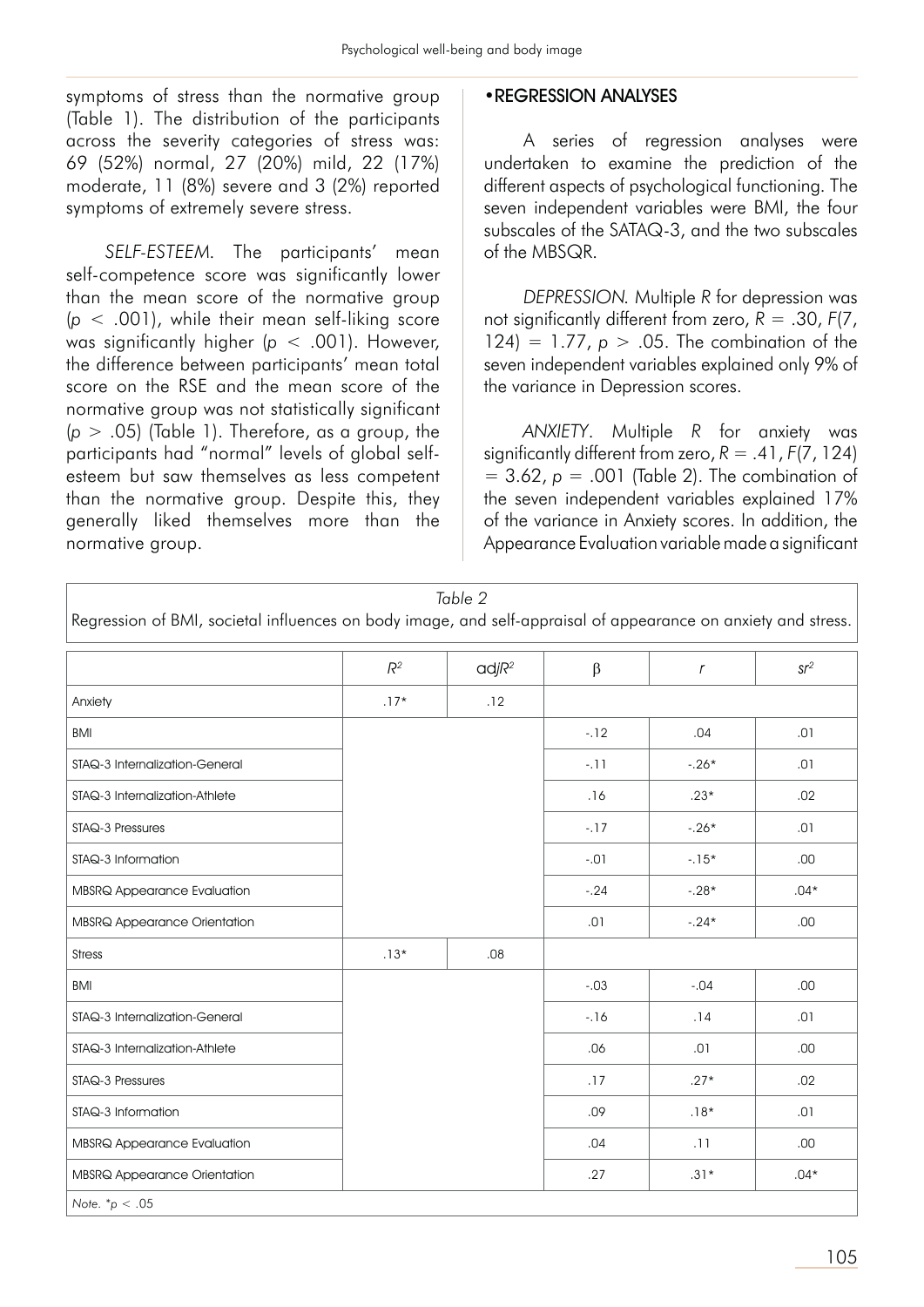(*p* = .016), unique individual contribution of 4% to the prediction of anxiety. Higher satisfaction with appearance was associated with lower anxiety.

*STRESS.* Multiple *R* for stress was significantly different from zero, *R* = .36, *F*(7, 124) = 2.65, *p* = .014 (Table 2). The combination of the seven independent variables explained 13% of the variance in Stress scores. In addition, the Appearance Orientation variable made a significant (*p* = .02), unique individual contribution of 4% to the prediction of stress. High levels of concern with appearance were associated with higher stress.

*SELF-ESTEEM*. Multiple *R* for selfcompetence was significantly different from zero, *R* = .61, *F*(7, 124) = 10.29, *p* < .001 (Table 3). The combination of the seven independent variables explained 37% of the variance in Self-Competence scores. In addition, significant unique contributions were made by the two variables of Appearance Evaluation (*p* < .001) and Appearance Orientation (*p* = .001), with the variables uniquely explaining 23% and 6% of the variance in the Self-Competence scores, respectively. Higher satisfaction with appearance and lower levels of concern with appearance were associated with higher selfcompetence.

Multiple *R* for self-liking was significantly different from zero,  $R = .56$ ,  $F(7, 124) = 8.05$ , *p* < .001 (Table 3). The combination of the seven independent variables explained 31% of the variance in Self-Liking scores. In addition, significant unique contributions were made by the three variables of Internalization (General) (*p* < .001), Appearance Evaluation (*p* < .001) and Appearance Orientation (*p* < .001), with

| Regression of BMI, societal influences on body image, and self-appraisal of appearance on two factors of |        | Table 3<br>self-esteem. |        |            |                 |
|----------------------------------------------------------------------------------------------------------|--------|-------------------------|--------|------------|-----------------|
|                                                                                                          | $R^2$  | $\alpha$ dj $R^2$       | β      | $\sqrt{ }$ | sr <sup>2</sup> |
| Self-competence                                                                                          | $.37*$ | .33                     |        |            |                 |
| <b>BMI</b>                                                                                               |        |                         | $-.07$ | $-.32*$    | .00             |
| STAQ-3 Internalization-General                                                                           |        |                         | .15    | .14        | .01             |
| STAQ-3 Internalization-Athlete                                                                           |        |                         | .01    | $-18*$     | .00.            |
| STAQ-3 Pressures                                                                                         |        |                         | .13    | ,09        | .01             |
| STAQ-3 Information                                                                                       |        |                         | .02    | .08        | .00.            |
| <b>MBSRQ Appearance Evaluation</b>                                                                       |        |                         | .58    | $.54*$     | $.23*$          |
| <b>MBSRQ Appearance Orientation</b>                                                                      |        |                         | $-.34$ | .02        | $.06*$          |
| Self-liking                                                                                              | $.31*$ | .27                     |        |            |                 |
| <b>BMI</b>                                                                                               |        |                         | $-.05$ | $-.26*$    | .00.            |
| STAQ-3 Internalization-General                                                                           |        |                         | .40    | $.24*$     | $.08*$          |

 $SIAQ-3$  Internalization-Athlete  $.01$   $.17*$   $.00$ 

STAQ-3 Pressures .06 .07 .00 STAQ-3 Information -.06 .04 .00

MBSRQ Appearance Evaluation .45 .41\* .14\*

106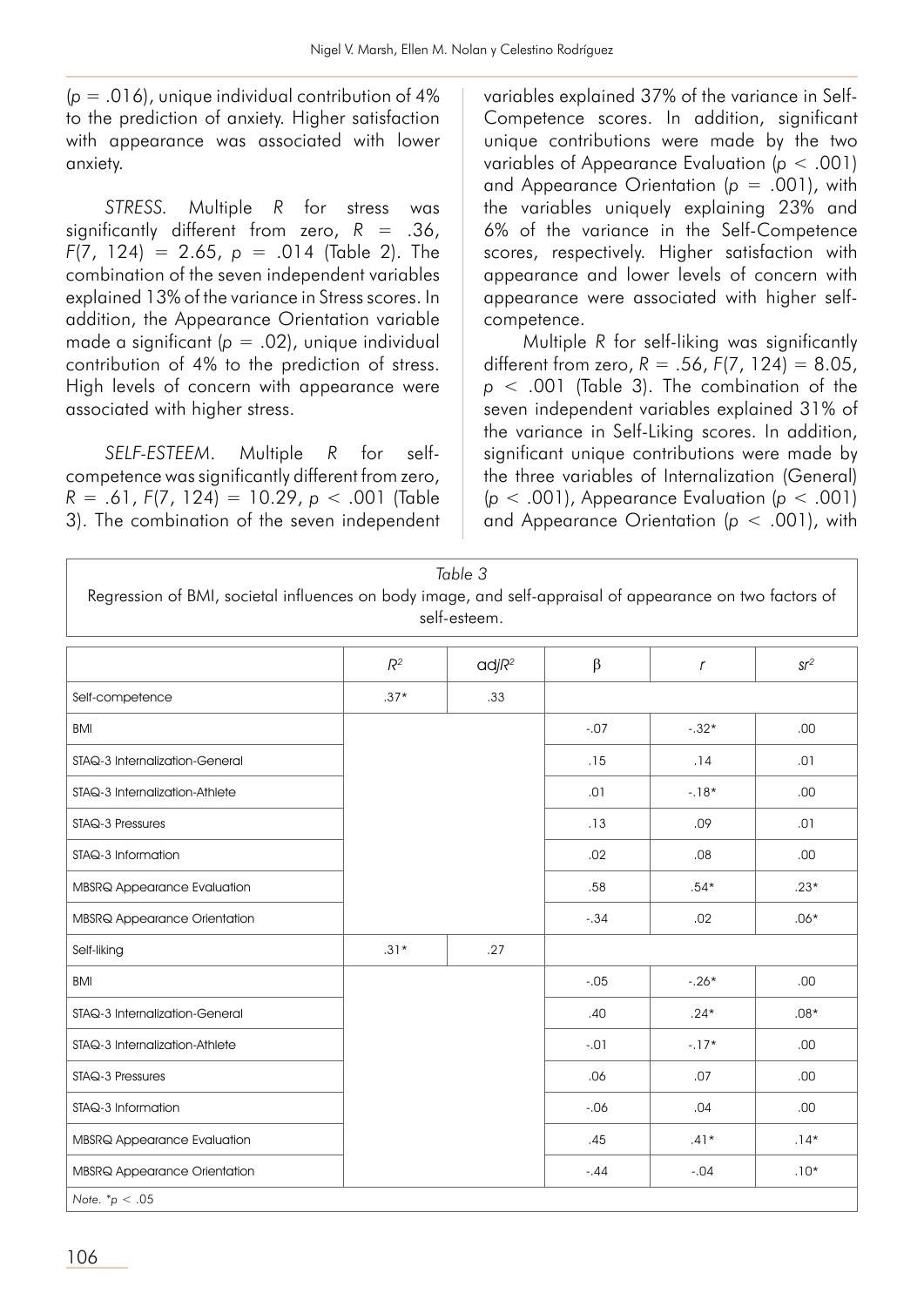the variables uniquely explaining 8%, 14% and 10% of the variance in the Self-Liking scores, respectively. Higher internalization (general), higher satisfaction with appearance, and lower levels of concern with appearance were associated with higher self-liking.

Multiple *R* for global self-esteem was significantly different from zero, *R* = .60, *F*(7, 124) =  $9.72$ ,  $p < .001$ . The combination of the seven independent variables explained 35% of the variance in Self-Esteem scores. In addition, significant unique contributions were made by the three variables of Internalization (General) (*p* = .003), Appearance Evaluation (*p* < .001) and Appearance Orientation (*p* < .001), with the variables uniquely explaining 5%, 19% and 3% of the variance in the Self-Esteem scores, respectively. Higher internalization (general), higher satisfaction with appearance, and lower levels of concern with appearance were associated with higher self-esteem.

## **DISCUSSION**

The overall goal of this study was to examine the role that three body image factors (objective physical status, endorsement of societal appearance ideals, and self-appraisal of personal appearance) played in determining psychological well-being in a group of women for whom ideal physical appearance was directly associated with employment. For these young women their judged physical attractiveness is directly related to obtaining and maintaining their employability. Given their occupation, the women in the current study could be expected to have both a heightened awareness of their physical appearance as well as a greater probability of approximating the media-ideal physique. As such, they presented a unique opportunity to examine both the role of these factors in psychological functioning and the possibility of positive effects from self-evaluations.

All participants had BMIs in either the normal or underweight ranges. This is to be expected given the importance attributed in their occupation to not being overweight. There was strong evidence that this group of women were, consistent with the sociocultural model of body image (Tiggemann, 2011), strongly affected by media-based societal influences. Relative to an appropriate normative group the participants in this study had greater internalization of generic media images and also reported being more susceptible to pressure from media sources. However, they were less likely to internalize media images based on athletic or sporting figures and also less likely to get as much information on ideal body shape from media. Therefore, for this group of women the muscularity associated with sporting prowess was not seen as desirable. They also valued sources other than media for information concerning the ideal body. Given their occupation, their work peers and associated industry staff would be the most likely societal sources for this type of information.

In addition to their internalization of the societal thin-ideal and the subjective sense of pressure they felt from exposure to media images, the women reported a preoccupation with their physical appearance. The group scored significantly higher than the normative group on both the Appearance Evaluation and Appearance Orientation subscales; indicating that while they felt mostly positive and satisfied with their appearance, they also had a strong focus on and investment in their appearance. Again, given their occupation, such findings are understandable as these women are more likely to approximate the commercial societal ideals of physical attractiveness and to have employment-related financial reasons for having a high investment in their physical appearance (Szymanski & Feltman, 2015).

Psychological well-being is more than the absence of psychological distress. Hence, in this study we examined for both the absence of psychological distress and the presence of a positive psychological state. The participants in this study were less anxious but more stressed than the normative group, and their reported levels of depression were not significantly different from the normative average. Therefore, while only 11% reported clinically significant levels of depression and 15% of anxiety, over a quarter of the group (29%) reported significant levels of stress.

On the measure of global self-esteem, the group were not significantly different from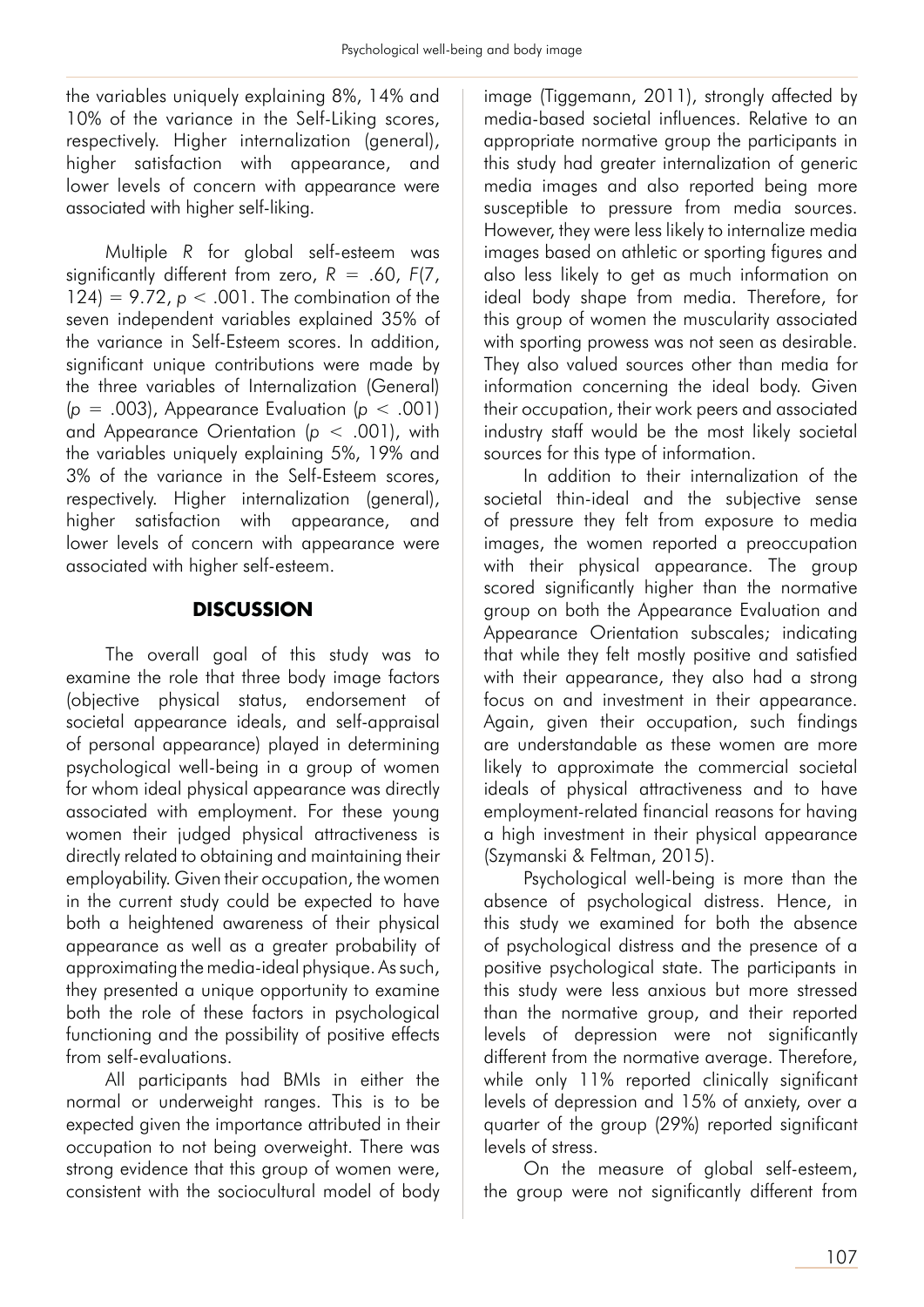the normative mean. However, their mean self-competence score, their opinion of their instrumental value, was significantly lower. Maybe their occupation, where they are valued for their appearance and sociability rather than any specific skill, contributed to their sense of low functional worth. Despite this, the women, on average, liked themselves more than the normative group. Their high self-liking score indicated that they had a positive view of their intrinsic value.

The regression analyses allowed for an examination of the relationship of the body image factors to the different aspects of psychological well-being for this group of women. On average, the group reported low levels of anxiety and the body image factors accounted for a significant 17% of the variance in anxiety scores. The contribution of the Appearance Evaluation score to anxiety suggests that the women's positive view of their own appearance could be related to their low level of anxiety as positive body image has been associated with better psychological functioning (Gillen, 2015). The women reported high levels of stress and the body image factors accounted for a significant 13% of the variance in stress. The unique contribution of the Appearance Orientation score to stress suggests that one of the sources of stress for these women could be their consistent monitoring of their appearance and their high personal investment in maintaining their physical attractiveness. Previous research has found a relationship between Appearance Orientation and constant checking behaviour (Aderka et al., 2014).

The results for the two components of selfesteem provide some indication of the pervasive impact that body image factors can have with an individual's appraisal of their own worth. The women reported low levels of self-competence and the body image factors accounted for 37% of the variance in self-competence. Both Appearance Evaluation and Appearance Orientation made unique contribution to the scores suggesting that the women who feel more competent do not focus as much on their appearance, but still consider themselves physically attractive. The women also reported high levels of self-liking and the body image factors accounted for 31% of the variance in self-liking. The vast majority of the variance was accounted for by the three variables of thinideal internalization, Appearance Evaluation, and Appearance Orientation. This suggests that those women who felt they met the societal standards for physical attractiveness but were not solely focused on their physical appearance were more likely to feel that they were a person of worth. Given their personal emphasis on physical appearance and the fact that their occupation indicates that they approximate the physical ideal for women, such high self-liking provides some support for the self-enhancement theories associated with body image (Jones & Buckingham, 2005).

Despite the use of a cross-sectional design which precludes establishing any causal links between the variables, and the use of a very specific occupational group which limits the generalizability of the results, the findings from the current study provide further support for the complexity of the body image construct (Cash & Smolak, 2011). The responses from the participants in this study demonstrated the pervasive nature of media impact on body image, as postulated by the sociocultural model of body image (Levine & Chapman, 2011; Tiggemann, 2011). Their internalization of general media themes related to body image and reports of feeling pressured by such images indicates that they could be considered a group 'at risk' of developing eating disorders. However, there were body image factors other than these sociocultural influences evident in this group. For some women these self-appraisals of appearance factors may represent a personalized extension and/or addition to sociocultural influences. However, for the current group, possibly due to their occupation, these factors were a distinct dimension of their body image.

The finding that both aspects of self-esteem were so strongly related to body image factors suggests that the self-esteem of this group is vulnerable. As aging and the associated inevitable effects result in an increasing gap between their ideal and real selves, members of this group may be at risk for poor self-esteem and associated psychological distress. This may result in the development of eating disorders, use of cosmetic surgery, or other maladaptive responses. Recent innovations in the delivery and evaluation of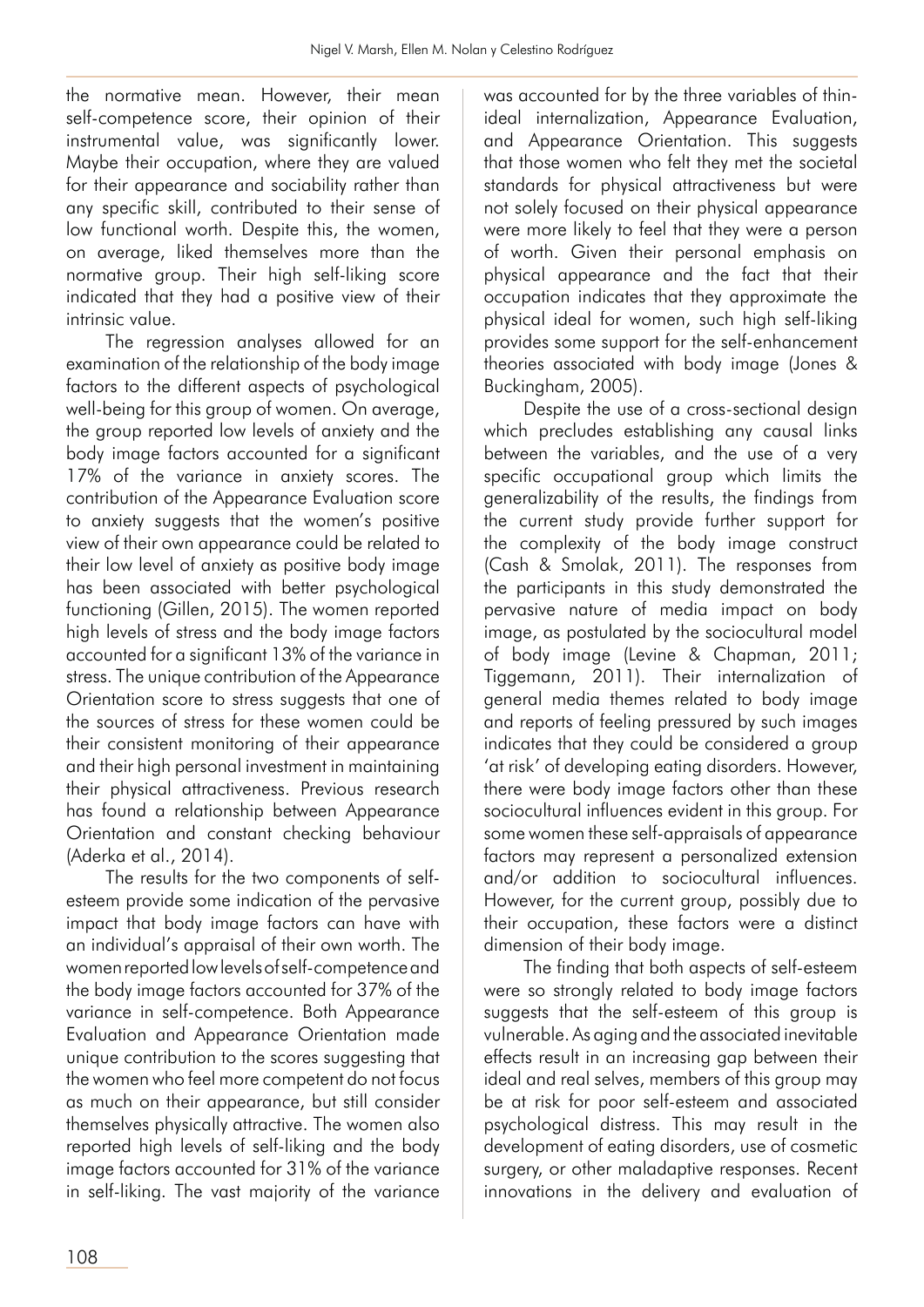psychological treatments (e.g., Blanco, Otero, López, Torres & Vázquez, 2017; Peñate et al., 2017) suggest possible options for interventions with this group. A longitudinal study of such a group may allow for the identification of adaptive responses which result in the development of strategies that allow for self-esteem to be maintained by factors other than those related to body image (e.g., Aboody, Siev, & Doron, 2020). As suggested by Swami and Szmigielska (2013) such strategies could then be incorporated as part of the training in these industries, thereby providing employees with the resilience that would assist them to maintain their psychological well-being when they are eventually required to find other forms of employment.

Conflict of interest.

The authors declare no conflict of interest.

## **REFERENCES**

- Aboody, D., Siev, J., & Doron, G. (2020). Building resilience to body image triggers using brief cognitive training on a mobile application: A randomized controlled trial. *Behaviour Research and Therapy, 134*, Article 103723. https://doi.org/10.1016/j. brat.2020.103723
- Aderka, I. M., Gutner, C. A., Lazarov, A., Hermesh, H., Hofmann, S. G., & Marom, S. (2014). Body image in social anxiety disorder, obsessive-compulsive disorder, and panic disorder. *Body Image, 11*, 51-56. https:// doi.org/10.1016/j.bodyim.2013.09.002
- Andrew, R., Tiggemann, M., & Clark, L. (2016). Predicting body appreciation in young women: An integrated model of positive body image. *Body Image, 18,* 34-42. https://doi. org/10.1016/j.bodyim.2016.04.003.
- Bardone-Cone, A. M., Balk, M., Lin, S. L., Fitzsimmons-Craft, E. E., & Goodman, E. L. (2016). Female friendships and relations with disordered eating. *Journal of Social and Clinical Psychology, 35,* 781-805.
- Barnett, M. D. & Sharp, K. J. (2016). Maladaptive perfectionism, body image satisfaction, and disordered eating behaviors among US college women: The mediating of

self-compassion. *Personality and Individual Differences, 99,* 225-234. https://doi. org/10.1016/j.paid.2016.05.004.

- Blanco, V., Otero, P., López, L., Torres, A., & Vázquez, F.L. (2017). Clinically significant predictors of change in an intervention for the prevention of depression. *Revista Iberoamericana de Psicología y Salud, 8*(1), 9-20. https://doi.org/10.23923/j. rips.2017.08.002
- Brockhoff, M., Mussap, A. J., Fuller-Tyszkiewicz, M., Mellor, D., Skouteris, H., McCabe, M. P., & Ricciardelli, L. A. (2016). Cultural differences in body dissatisfaction: Japanese adolescents compared with adolescents from China, Malaysia, Australia, Tonga, and Fiji. *Asian Journal of Social Psychology, 19,* 385- 394. https://doi.org/10.1111/ajsp.12150.
- Cafri, G., Yamamiya, Y., Brannick, M., & Thompson J. K. (2005). The influence of sociocultural factors on body image: A metaanalysis. *Clinical Psychology: Science and Practice, 12,* 421-433.
- Calogero, R. M., Davis, W. N., & Thompson, J. K. (2004). The Sociocultural Attitudes Towards Appearance Questionnaire (SATAQ-3): reliability and normative comparisons of eating disordered patients. *Body Image, 1,* 193-198. https://doi.org/10.1016/j. bodyim.2004.01.004.
- Cash, T. F. (2000). *The Multidimensional Body-Self Relations Questionnaire (MBSRQ) users' manual* (3rd rev.). Author.
- Cash, T. F., & Smolak, L. (2011). Understanding body image. In T. F. Cash & L. Smolak (Eds.), *Body image: A handbook of science, practice, and prevention* (2nd ed., pp. 3-11). Guilford Press.
- Cassone, S., Lewis, V., & Crisp, D. A. (2016). Enhancing positive body image: An evaluation of a cognitive behavioral therapy intervention and an exploration of the role of body shame. *Eating Disorders, 24*, 469- 474. https://doi.org/10.1080/10640266.2 016.1198202.
- Choukas-Bradley, S., Nesi, J., Widman, L., & Higgins, M. K. (2019). Camera-ready: Young women's appearance-related social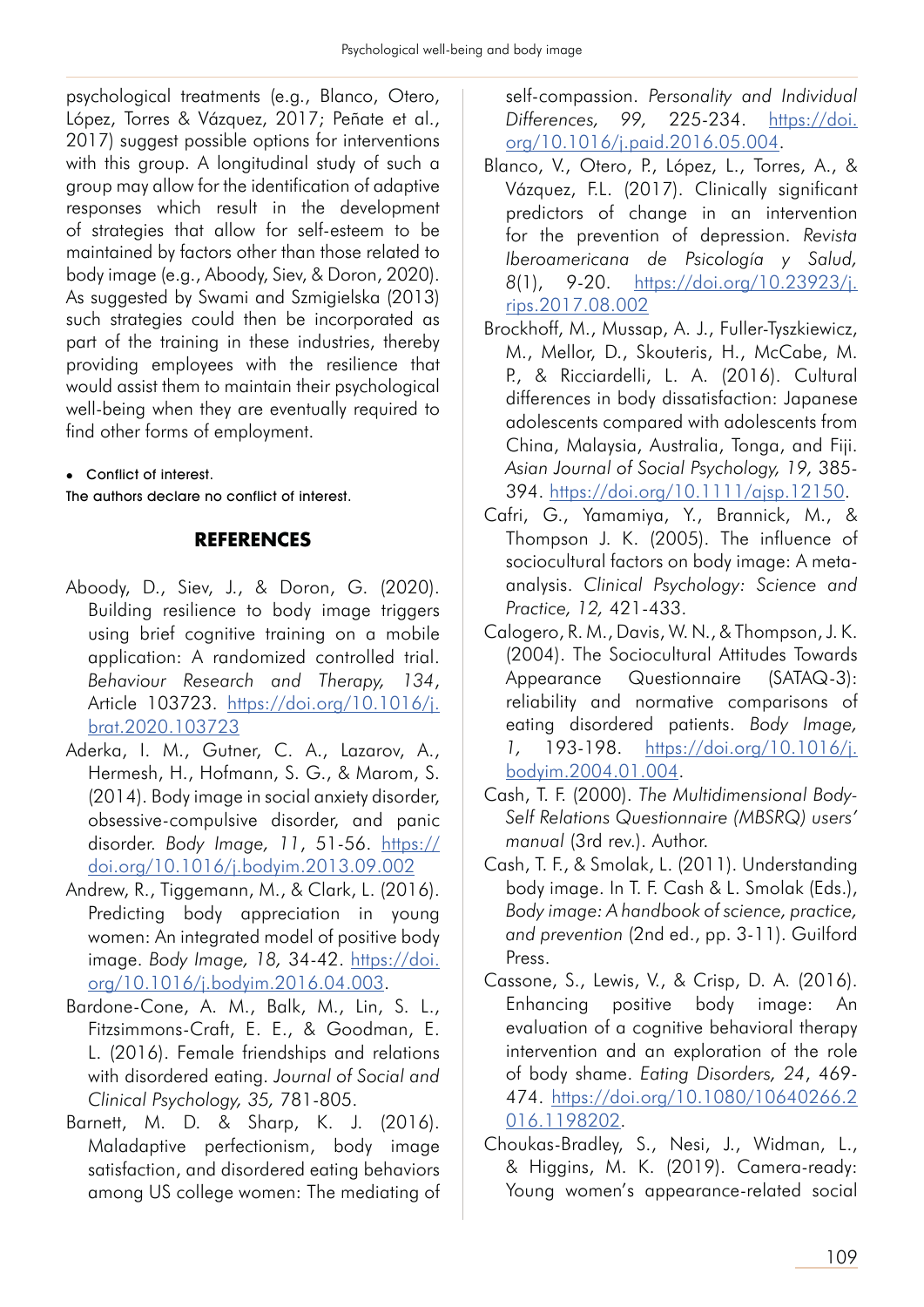media consciousness. *Psychology of Popular Media Culture, 8*, 473-481. https://doi. org/10.1037/ppm0000196

- Collison, J., & Barnier, E. (2020). Eating disorders, body dysmorphic disorder, and body image pathology in female Australian models. *Clinical Psychologist, 24,* 155-165. https://doi.org/10.1111/cp.12208
- Czepczor-Bernat, K., Koscicka, K., Gebauer, R., & Brytek-Matera, A. (2017). Ideal body stereotype internalization and sociocultural attitudes towards appearance: a preliminary cross-national comparison between Czech, Polish and American women. *Archives of Psychiatry and Psychotherapy, 19,* 57-65. https://doi.org/10.12740/APP/78172
- Engeln-Maddox, R. (2005). Cognitive responses to idealized media images of women: The relationship of social comparison and critical processing to body image disturbance in college women. *Journal of Social and Clinical Psychology, 24,* 1114-1138.
- Engeln, R., & Imundo, M. N. (2020). I (don't) love my body: Counter-intuitive effects of a body-affirming statement on college women's body satisfaction. *Journal of Social and Clinical Psychology, 39,* 617-639.
- Fardouly, J. & Vartanian, L. R. (2016). Social media and body image concerns: Current research and future directions. *Current Opinion in Psychology, 9,* 1-5. https://doi. org/10.1016/j.copsyc.2015.09.005.
- Ferguson, C. J., Munoz, M. E., Contreras, S., & Velasquez, K. (2011). Mirror, mirror on the wall: Peer competition, television influences, and body image dissatisfaction. *Journal of Social and Clinical Psychology, 30,* 458-483.
- Gillen, M. (2015). Associations between positive body image and indicators of men's and women's mental and physical health. *Body Image, 13,* 67-74. https://doi. org/10.1016/j.bodyim.2015.01.002.
- Grabe, S., Ward, L. M., & Hyde, J. S. (2008). The role of the media in body image concerns among women: A meta-analysis of experimental and correlational studies. *Psychological Bulletin, 134,* 460-476.

Heider, N., Spruyt, A., & De Houwer, J.

(2015). Implicit beliefs about ideal body image predict body image dissatisfaction. *Frontiers in Psychology, 6,* 1402. https:// doi.org/10.3389/fpsyg.2015.01402.

- Holmstrom, A. J. (2004). The effects of the media on body image: A meta-analysis. *Journal of Broadcasting & Electronic Media, 48,* 196-217.
- Jones, A. M., & Buckingham, J. T. (2005). Self-esteem as a moderator of the effect of social comparison on women's body image. *Journal of Social and Clinical Psychology, 24*, 1164-1187.
- Karsay, K., Knoll, J., & Matthes, J. (2018). Sexualizing media use and selfobjectification: A meta-analysis. *Psychology of Women Quarterly, 42,* 9-28. https://doi. org/10.1177/0361684317743019
- Laus, M. F., Vales, L. D. M. F., Oliveira, N. G., Costa, T. M. B., & Almeida, S. S. (2020). Brazilian version of the Multidimensional Body-Self Relations Questionnaire-Appearance Scales (MBSRQ-AS): translation and psychometric properties in adults. *Eating and Weight Disorders: Studies on Anorexia, Bulimia, and Obesity, 25,* 1253- 1266. https://doi.org/10.1007/s40519- 019-00758-w
- Lee, M., & Lee, H. H. (2020). Objective versus subjective comparisons of body size against thin media models, media pressures, internalization, and body satisfaction. *Social Science Journal, 57,* 269-280. https://doi. org/10.1016/j.soscij.2019.01.004
- Levine, M. P. & Chapman, K. (2011). Media influences on body image. In T. F. Cash & L. Smolak (Eds.), *Body image: A handbook of science, practice, and prevention* (2nd ed., pp. 101-109). Guilford Press.
- Lovibond, S. H., & Lovibond, P. F. (1995). *Manual for the Depression Anxiety Stress Scales* (2nd ed.). Psychology Foundation.
- Mills, J. & Fuller-Tyszkiewicz, M. (2016). Fat talk and its relationship with body image disturbance. *Body Image, 18,* 61-64. https:// doi.org/10.1016/j.bodyim.2016.05.001.
- Moral, M. V. & Suárez, C. (2016). Risk factors in the problematic use of Internet and phone in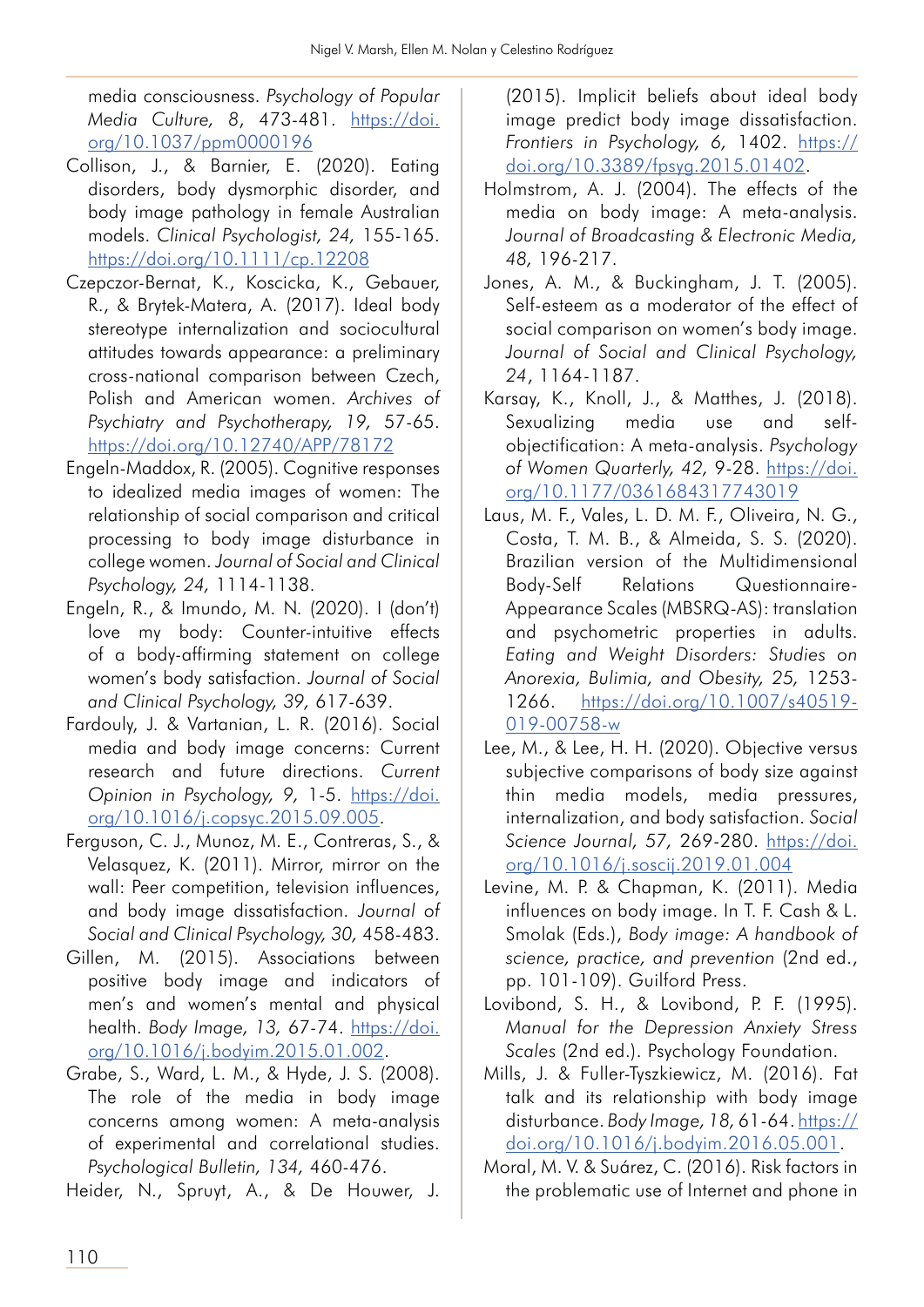Spanish adolescents. *Revista Iberoamericana de Psicología y Salud, 7*(2), 69-78. https:// doi.org/10.1016/j.rips.2016.03.001

- Munguia, L., Mora, M., & Raich, R. M. (2016). Aesthetic model, body image, self-esteem and eating disorders symptomatology in Mexican and Spanish adolescents. *Behavioral Psychology-Psicologia Conductual, 24*, 273- 283.
- Nayir, T., Uskun, E., Yurekli, M. V., Devran, H., Celik, A., & Okyay, R. A. (2016). Does body image affect quality of life?: A population based study. *PLOS ONE, 11*(9), e0163290. https://doi.org/10.1371/ journal.pone.0163290.
- Newman, D. L., Sontag, L. M., & Salvato, R. (2006). Psychosocial aspects of body mass and body image among rural American Indian adolescents. *Journal of Youth and Adolescence, 35,* 281-291.
- Nikniaz, Z., Mahdavi, R., Amiri, S., Ostadrahimi, A., & Nikniaz, L. (2016). Factors associated with body image dissatisfaction and distortion among Iranian women. *Eating Behaviors, 22,* 5-9. https://doi.org/10.1016:j. eatbeh.2016.03.018.
- Peñate et al., (2017) Efficacy of an internetbased psychological treatment for agoraphobia with minimal therapist contact. *Revista Iberoamericana de Psicología y Salud, 8*(2), 85-95. https://doi.org/10.23923/j. rips.2017.08.008
- Prnjak, K., Pemberton, S., Helms, E., & Phillips, J. G. (2020). Reactions to ideal body shapes. *Journal of General Psychology, 147,* 361- 380. https://doi.org/10.1080/00221309. 2019.1676190
- Ralph-Nearman, C., Yeh, H. W., Khalsa, S. S., Feusner, J. D., & Filik, R. (2020). What is the relationship between body mass index and eating disorder symptomatology in professional female fashion models? *Psychiatry Research, 293*, Article 113358. https://doi.org/10.1016/j. psychres.2020.113358
- Rodgers, R. F. (2016). The role of the "Healthy Weight" discourse in body image and eating concerns: An extension of sociocultural theory.

*Eating Behaviors, 22,* 194-198. https://doi. org/10.1016/j.eatbeh.2016.06.004

- Rosenberg, M. (1965). *Society and the adolescent self-image*. Princeton University Press.
- Scheffers, M., Van Busschbach, J. T., Bosscher, R. J., Aerts, L. C., Wiersma, D., & Schoevers, R. A. (2017). Body image in patients with mental disorders: Characteristics, associations with diagnosis and treatment outcome. *Comprehensive Psychiatry, 74,* 53-60. https://doi.org/10.1016/j. comppsych.2017.01.004
- Schmitt, D. P., & Allik, J. (2005). Simultaneous administration of the Rosenberg Self-Esteem Scale in 53 nations: Exploring the universal and culture-specific features of global selfesteem. *Journal of Personality and Social Psychology, 89,* 623-642. https://doi. org/10.1037/0022-3514.89.4.623.
- Sepulveda, A. R., Botella, J., & Leon, J. A. (2001). Body image distortion in eating disorders: A meta-analysis. *Psicothema, 13,* 7-16.
- Sheffield, J. K., Tse, K. H., & Sofronoff, K. (2005). A comparison of body-image dissatisfaction and eating disturbance among Australian and Hong Kong women. *European Eating Disorders Review, 13,* 112-124.
- Striegel-Moore, R. H., & Bulik, C. M. (2007). Risk factors for eating disorders. *American Psychologist, 62,* 181-198.
- Swami, V. & Szmigielska, E. (2013). Body image concerns in professional fashion models: Are they really an at-risk group? *Psychiatry Research, 207,* 113-117. https://doi. org/10.1016/j.psychres.2012.09.009.
- Szymanski, D. M. & Feltman, C. E. (2015). Linking sexually objectifying work environments among waitresses to psychological and jobrelated outcomes. *Psychology of Women Quarterly, 39*, 390-404.
- Taniguchi, E., & Hubbard, A. S. E. (2020). Effects of physical appearance social comparisons and perceived attainability of an ideal body on body dissatisfaction and weight-management behaviors among young Japanese women. *Japanese Psychological Research, 62*, 227-